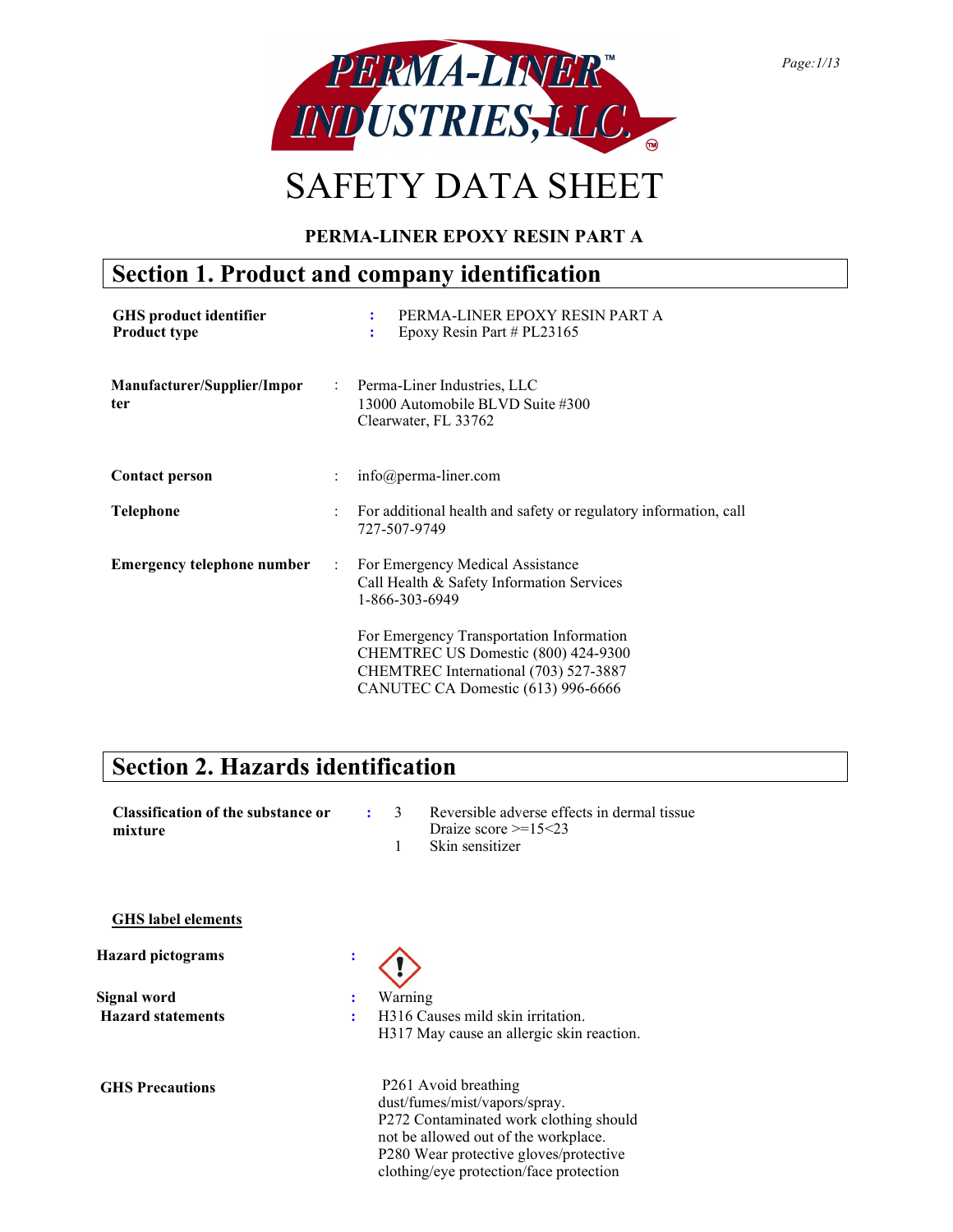: P363 wash contaminated clothes before reuse P302+352 If On Skin wash with soap and water P332+313 If skin irritation occurs Get Medical Advice/Attention P333+313 If skin rash occurs Get Medical Advice/Attention P501 Dispose of contents/ container in accordance with local laws

Other hazards which do not result in classification : None known.

### Section 3. Composition/information on ingredients

Substance/mixture : Mixture

| Ingredient name | % by weight                   | <b>CAS</b>       |
|-----------------|-------------------------------|------------------|
|                 |                               | number           |
| Epoxy Resin     | 84.80%                        | $25085 - 99 - 8$ |
|                 |                               |                  |
| Proprietary     | $5.00\% - 10.00\%$ 68609-97-2 |                  |

There are no additional ingredients present which, within the current knowledge of the supplier and in the concentrations applicable, are classified as hazardous to health or the environment and hence require reporting in this section.

Occupational exposure limits, if available, are listed in Section 8.

### Section 4. First aid measures

Description of necessary first aid measures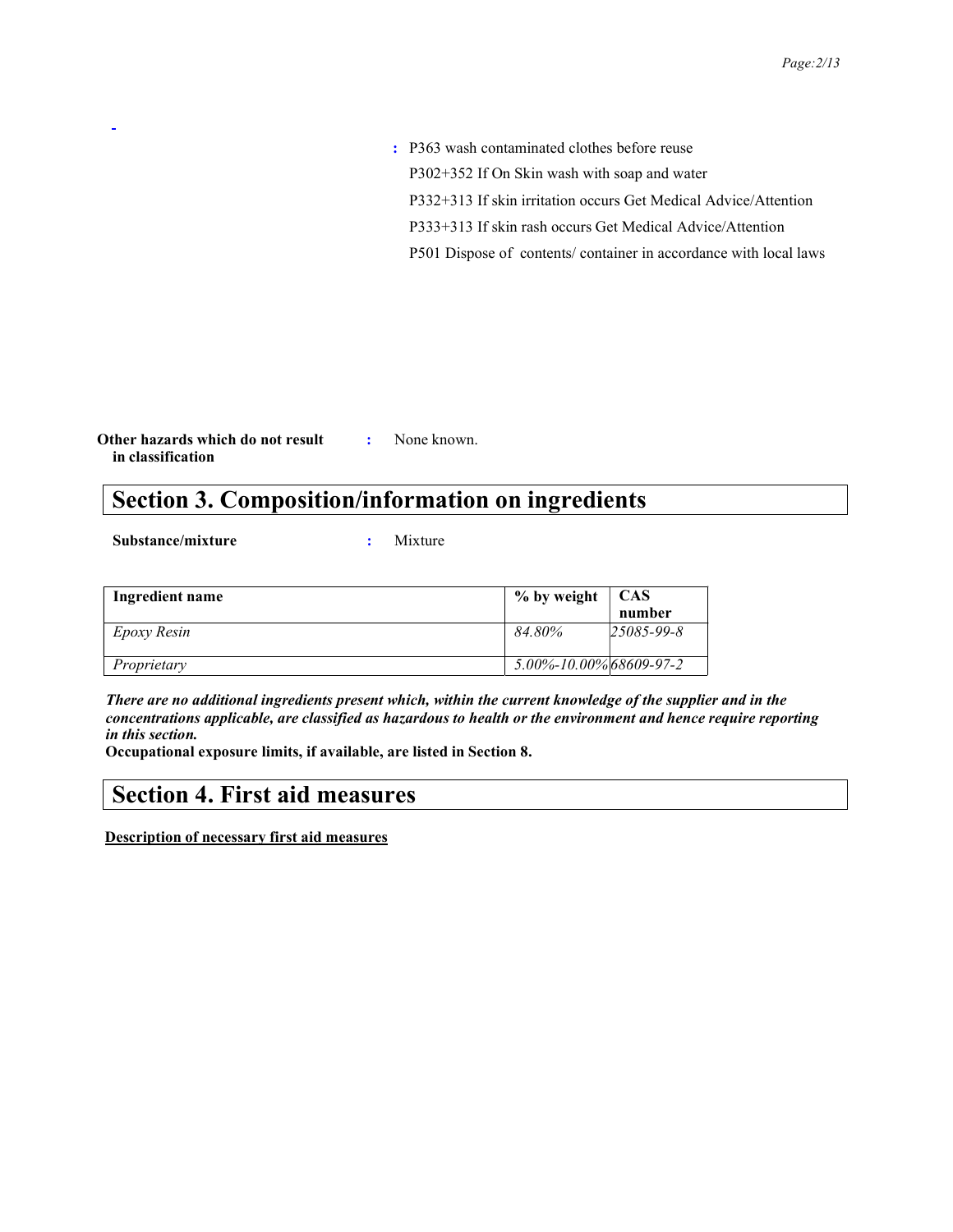| Eye contact         | ÷ | Immediately flush eyes with plenty of water, occasionally lifting the<br>upper and lower eyelids. Check for and remove any contact lenses.<br>Continue to rinse for at least 10 minutes. Get medical attention.                                                                                                                                                                                                                                                                                                                                                                                                                                                                                                                                                                                                               |
|---------------------|---|-------------------------------------------------------------------------------------------------------------------------------------------------------------------------------------------------------------------------------------------------------------------------------------------------------------------------------------------------------------------------------------------------------------------------------------------------------------------------------------------------------------------------------------------------------------------------------------------------------------------------------------------------------------------------------------------------------------------------------------------------------------------------------------------------------------------------------|
| <b>Inhalation</b>   | ÷ | Remove victim to fresh air and keep at rest in a position comfortable<br>for breathing. If it is suspected that fumes are still present, the rescuer<br>should wear an appropriate mask or self-contained breathing<br>apparatus. If not breathing, if breathing is irregular or if respiratory<br>arrest occurs, provide artificial respiration or oxygen by trained<br>personnel. It may be dangerous to the person providing aid to give<br>mouth-to-mouth resuscitation. Get medical attention. If necessary, call<br>a poison center or physician. If unconscious, place in recovery position<br>and get medical attention immediately. Maintain an open airway.<br>Loosen tight clothing such as a collar, tie, belt or waistband.                                                                                      |
| <b>Skin contact</b> | ÷ | Wash with plenty of soap and water. Remove contaminated clothing<br>and shoes. Wash contaminated clothing thoroughly with water before<br>removing it, or wear gloves. Continue to rinse for at least 10 minutes.<br>Get medical attention. In the event of any complaints or symptoms,<br>avoid further exposure. Wash clothing before reuse. Clean shoes<br>thoroughly before reuse.                                                                                                                                                                                                                                                                                                                                                                                                                                        |
| Ingestion           | ÷ | Wash out mouth with water. Remove dentures if any. Remove victim<br>to fresh air and keep at rest in a position comfortable for breathing. If<br>material has been swallowed and the exposed person is conscious, give<br>small quantities of water to drink. Stop if the exposed person feels sick<br>as vomiting may be dangerous. Do not induce vomiting unless directed<br>to do so by medical personnel. If vomiting occurs, the head should be<br>kept low so that vomit does not enter the lungs. Get medical attention<br>if adverse health effects persist or are severe. Never give anything by<br>mouth to an unconscious person. If unconscious, place in recovery<br>position and get medical attention immediately. Maintain an open<br>airway. Loosen tight clothing such as a collar, tie, belt or waistband. |

#### Indication of immediate medical attention and special treatment needed, if necessary

| Notes to physician                | Treat symptomatically. Contact poison treatment specialist<br>immediately if large quantities have been ingested or inhaled.                                                                                                                                                                                                                                                                                     |
|-----------------------------------|------------------------------------------------------------------------------------------------------------------------------------------------------------------------------------------------------------------------------------------------------------------------------------------------------------------------------------------------------------------------------------------------------------------|
| <b>Specific treatments</b>        | No specific treatment.                                                                                                                                                                                                                                                                                                                                                                                           |
| Protection of first aid personnel | No action shall be taken involving any personal risk or without<br>suitable training. If it is suspected that fumes are still present, the<br>rescuer should wear an appropriate mask or self-contained breathing<br>apparatus. It may be dangerous to the person providing aid to give<br>mouth-to-mouth resuscitation. Wash contaminated clothing thoroughly<br>with water before removing it, or wear gloves. |

See toxicological information (Section 11)

### Section 5. Fire-fighting measures

#### Extinguishing media

| Suitable extinguishing media<br>Unsuitable extinguishing media            | 2 <sup>2</sup> | Use an extinguishing agent suitable for the surrounding fire.<br>None known.                                                                            |
|---------------------------------------------------------------------------|----------------|---------------------------------------------------------------------------------------------------------------------------------------------------------|
| Specific hazards arising from the<br>chemical<br><b>Hazardous thermal</b> |                | : In a fire or if heated, a pressure increase will occur and the container<br>may burst.<br>Decomposition products may include the following materials: |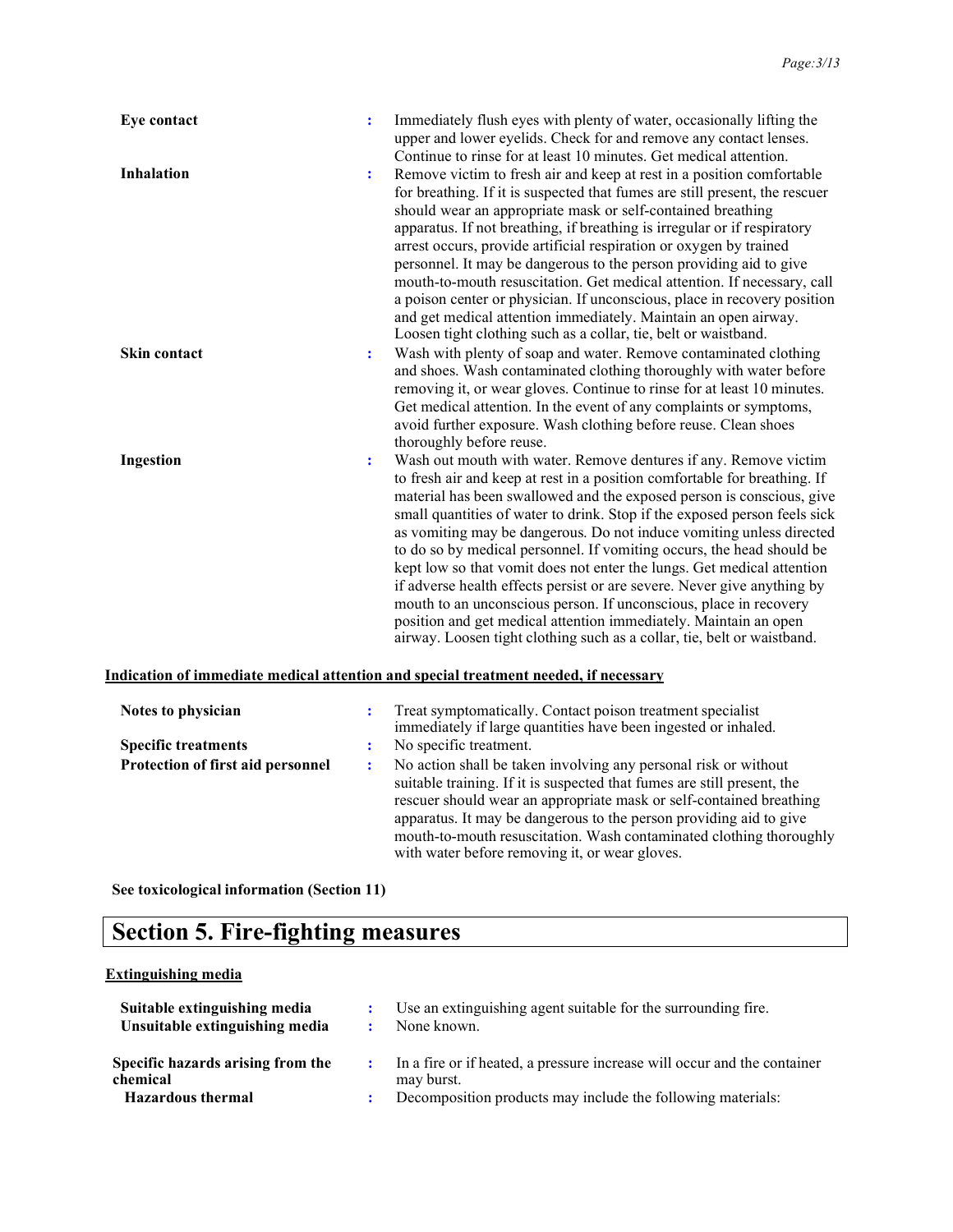| decomposition products                                   | carbon dioxide<br>carbon monoxide<br>halogenated compounds                                                                                                                                        |
|----------------------------------------------------------|---------------------------------------------------------------------------------------------------------------------------------------------------------------------------------------------------|
| <b>Special protective actions for fire-</b><br>fighters  | Promptly isolate the scene by removing all persons from the vicinity<br>of the incident if there is a fire. No action shall be taken involving any<br>personal risk or without suitable training. |
| <b>Special protective equipment for</b><br>fire-fighters | Fire-fighters should wear appropriate protective equipment and self-<br>contained breathing apparatus (SCBA) with a full face-piece operated<br>in positive pressure mode.                        |

### Section 6. Accidental release measures

#### Personal precautions, protective equipment and emergency procedures

| For non-emergency personnel                           |   | No action shall be taken involving any personal risk or without<br>suitable training. Evacuate surrounding areas. Keep unnecessary and<br>unprotected personnel from entering. Do not touch or walk-through<br>spilled material. Avoid breathing vapor or mist. Provide adequate.<br>ventilation. Wear appropriate respirator when ventilation is<br>inadequate. Put on appropriate personal protective equipment.                                                                                                                                                                                                                                                                                                                        |
|-------------------------------------------------------|---|-------------------------------------------------------------------------------------------------------------------------------------------------------------------------------------------------------------------------------------------------------------------------------------------------------------------------------------------------------------------------------------------------------------------------------------------------------------------------------------------------------------------------------------------------------------------------------------------------------------------------------------------------------------------------------------------------------------------------------------------|
| For emergency responders                              | ÷ | If specialized clothing is required to deal with the spillage, take note of<br>any information in Section 8 on suitable and unsuitable materials. See<br>also, the information in "For non-emergency personnel".                                                                                                                                                                                                                                                                                                                                                                                                                                                                                                                          |
| <b>Environmental precautions</b>                      | ÷ | Avoid dispersal of spilled material and runoff and contact with soil,<br>waterways, drains and sewers. Inform the relevant authorities if the<br>product has caused environmental pollution (sewers, waterways, soil<br>or air).                                                                                                                                                                                                                                                                                                                                                                                                                                                                                                          |
| Methods and materials for containment and cleaning up |   |                                                                                                                                                                                                                                                                                                                                                                                                                                                                                                                                                                                                                                                                                                                                           |
| Small spill                                           | ÷ | Stop leak if without risk. Move containers from spill area. Dilute with<br>water and mop up if water-soluble. Alternatively, or if water-insoluble,<br>absorb with an inert dry material and place in an appropriate waste<br>disposal container. Dispose of via a licensed waste disposal contractor.                                                                                                                                                                                                                                                                                                                                                                                                                                    |
| Large spill                                           | ÷ | Stop leak if without risk. Move containers from spill area. Approach<br>release from upwind. Prevent entry into sewers, water courses,<br>basements or confined areas. Wash spillages into an effluent treatment<br>plant or proceed as follows. Contain and collect spillage with non-<br>combustible, absorbent material e.g. sand, earth, vermiculite or<br>diatomaceous earth and place in container for disposal according to<br>local regulations (see section 13 of SDS). Dispose of via a licensed<br>waste disposal contractor. Contaminated absorbent material may pose<br>the same hazard as the spilled product. Note: see section 1 of SDS for<br>emergency contact information and section 13 of SDS for waste<br>disposal. |

### Section 7. Handling and storage

#### Precautions for safe handling

Protective measures : Put on appropriate personal protective equipment (see section 8 of SDS). Persons with a history of skin sensitization problems should not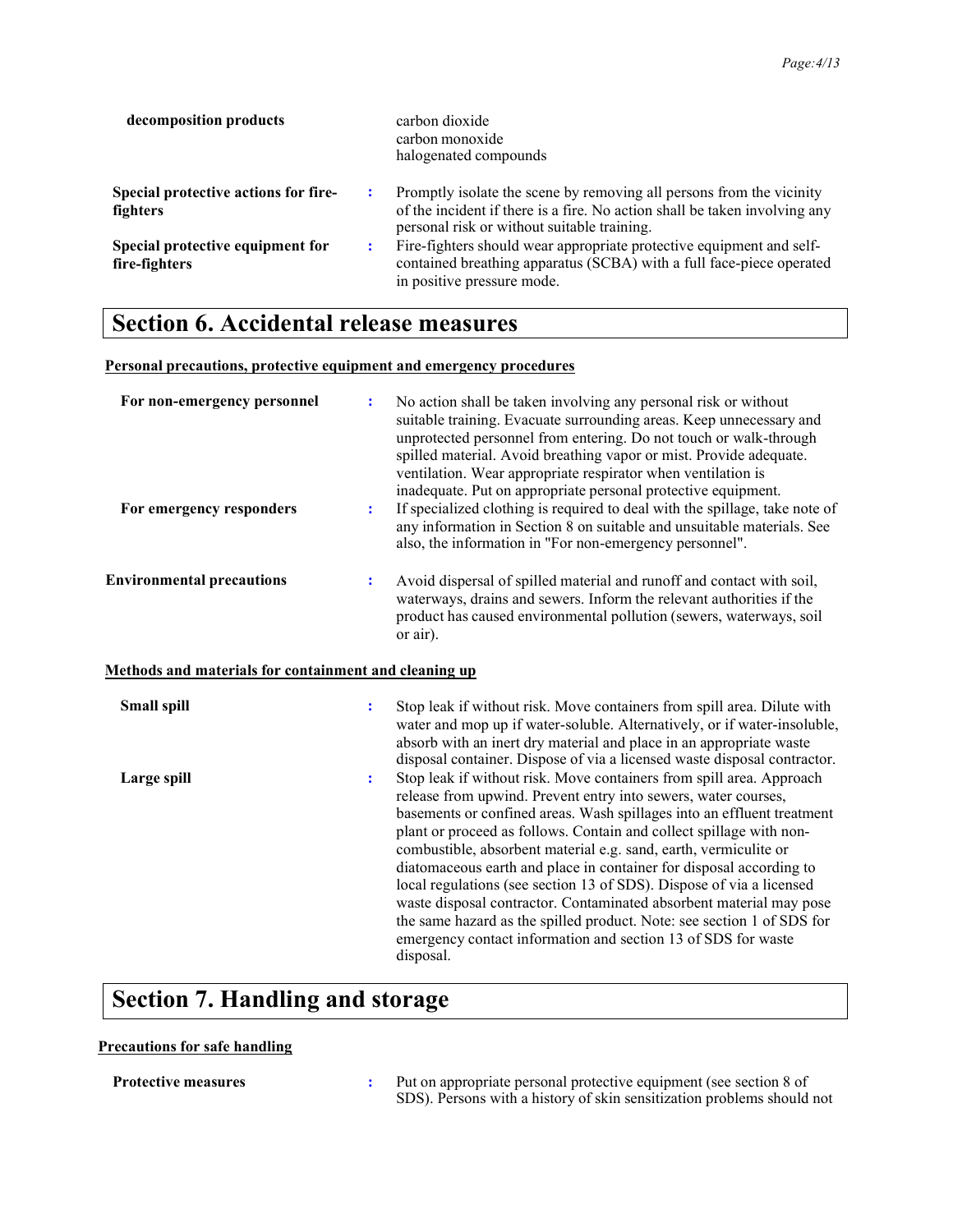| Advice on general occupational<br>hygiene                       | $\ddot{\cdot}$ | be employed in any process in which this product is used. Do not get<br>in eyes or on skin or clothing. Do not ingest. Avoid breathing vapor or<br>mist. Use only with adequate ventilation. Wear appropriate respirator<br>when ventilation is inadequate. Keep in the original container or an<br>approved alternative made from a compatible material, kept tightly<br>closed when not in use. Empty containers retain product residue and<br>can be hazardous. Do not reuse container.<br>Eating, drinking and smoking should be prohibited in areas where this<br>material is handled, stored and processed. Workers should wash hands<br>and face before eating, drinking and smoking. Remove contaminated<br>clothing and protective equipment before entering eating areas. See<br>also Section 8 for additional information on hygiene measures. |
|-----------------------------------------------------------------|----------------|-----------------------------------------------------------------------------------------------------------------------------------------------------------------------------------------------------------------------------------------------------------------------------------------------------------------------------------------------------------------------------------------------------------------------------------------------------------------------------------------------------------------------------------------------------------------------------------------------------------------------------------------------------------------------------------------------------------------------------------------------------------------------------------------------------------------------------------------------------------|
| Conditions for safe storage,<br>including any incompatibilities | ÷              | Store in accordance with local regulations. Store in original container<br>protected from direct sunlight in a dry, cool and well-ventilated area,<br>away from incompatible materials (see section 10 of SDS) and food<br>and drink. Store locked up. Keep container tightly closed and sealed<br>until ready for use. Containers that have been opened must be<br>carefully resealed and kept upright to prevent leakage. Do not store in<br>unlabeled containers. Use appropriate containment to avoid<br>environmental contamination.                                                                                                                                                                                                                                                                                                                 |

## Section 8. Exposure controls/personal protection

### Control parameters

#### Occupational exposure limits

None.

| ÷<br>÷                           | If this product contains ingredients with exposure limits, personal,<br>workplace atmosphere or biological monitoring may be required to<br>determine the effectiveness of the ventilation or other control measures.<br>and/or the necessity to use respiratory protective equipment.<br>Use only with adequate ventilation. If user operations generate dust,<br>fumes, gas, vapor or mist, use process enclosures, local exhaust.<br>ventilation or other engineering controls to keep worker exposure to<br>airborne contaminants below any recommended or statutory limits.                                              |
|----------------------------------|-------------------------------------------------------------------------------------------------------------------------------------------------------------------------------------------------------------------------------------------------------------------------------------------------------------------------------------------------------------------------------------------------------------------------------------------------------------------------------------------------------------------------------------------------------------------------------------------------------------------------------|
| ÷                                | Emissions from ventilation or work process equipment should be<br>checked to ensure they comply with the requirements of environmental<br>protection legislation. In some cases, fume scrubbers, filters or<br>engineering modifications to the process equipment will be necessary<br>to reduce emissions to acceptable levels.                                                                                                                                                                                                                                                                                              |
| $\ddot{\cdot}$<br>$\ddot{\cdot}$ | Wash hands, forearms and face thoroughly after handling chemical<br>products, before eating, smoking and using the lavatory and at the end<br>of the working period. Appropriate techniques should be used to<br>remove potentially contaminated clothing. Contaminated work<br>clothing should not be allowed out of the workplace. Wash<br>contaminated clothing before reusing. Ensure that eyewash stations.<br>and safety showers are close to the workstation location.<br>Safety eyewear complying with an approved standard should be used<br>when a risk assessment indicates this is necessary to avoid exposure to |
|                                  |                                                                                                                                                                                                                                                                                                                                                                                                                                                                                                                                                                                                                               |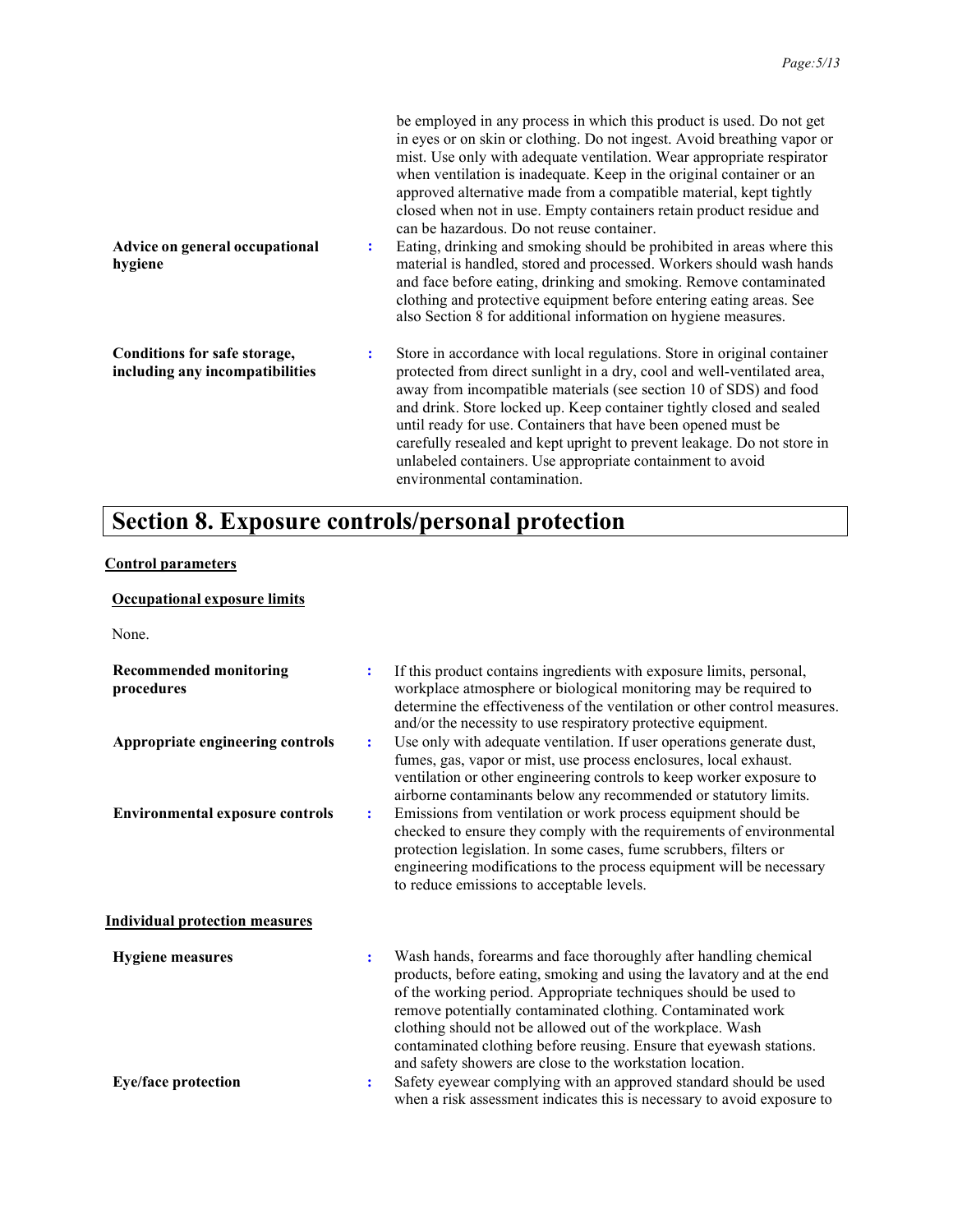liquid splashes, mists, gases or dusts. If contact is possible, the following protection should be worn, unless the assessment indicates a higher degree of protection: chemical splash goggles.

#### **Skin protection**

| <b>Hand protection</b>        | ÷ | Chemical-resistant, impervious gloves complying with an approved<br>standard should be worn at all times when handling chemical products<br>if a risk assessment indicates this is necessary. Considering the<br>parameters specified by the glove manufacturer, check during use that<br>the gloves are still retaining their protective properties. It should be<br>noted that the time to breakthrough for any glove material may be<br>different for different glove manufacturers. In the case of mixtures,<br>consisting of several substances, the protection time of the gloves.<br>cannot be accurately estimated. |
|-------------------------------|---|-----------------------------------------------------------------------------------------------------------------------------------------------------------------------------------------------------------------------------------------------------------------------------------------------------------------------------------------------------------------------------------------------------------------------------------------------------------------------------------------------------------------------------------------------------------------------------------------------------------------------------|
| <b>Body protection</b>        | ÷ | Personal protective equipment for the body should be selected based.<br>on the task being performed and the risks involved and should be<br>approved by a specialist before handling this product.                                                                                                                                                                                                                                                                                                                                                                                                                          |
| Other skin protection         | ÷ | Appropriate footwear and any additional skin protection measures<br>should be selected based on the task being performed and the risks.<br>involved and should be approved by a specialist before handling this<br>product.                                                                                                                                                                                                                                                                                                                                                                                                 |
| <b>Respiratory protection</b> | ÷ | Use a properly fitted, air-purifying or air-fed respirator complying with<br>an approved standard if a risk assessment indicates this is necessary.<br>Respirator selection must be based on known or anticipated exposure.<br>levels, the hazards of the product and the safe working limits of the<br>selected respirator.                                                                                                                                                                                                                                                                                                |

### Section 9. Physical and chemical properties

#### Appearance

| <b>Physical state</b>            |   | Viscous liquid.                                           |
|----------------------------------|---|-----------------------------------------------------------|
| Color                            | ÷ | Clear.                                                    |
| Odor                             |   | Not available                                             |
| Odor threshold                   |   | Not available                                             |
| pН                               |   | Not available                                             |
| Melting point/Freezing point     |   | Not available                                             |
| <b>Boiling point</b>             | ÷ | 260 °C (500.00 °F)                                        |
| <b>Flash point</b>               | ÷ | Pensky-Martens Closed Cup: 249 °C (480.20 °F) (ASTM D 93) |
| <b>Burning time</b>              |   | Not available                                             |
| <b>Burning rate</b>              |   | Not available                                             |
| <b>Evaporation rate</b>          |   | Not available                                             |
| <b>Flammability (solid, gas)</b> |   | Not available                                             |
| Lower and upper explosive        |   | <b>Lower:</b> Not available                               |
| (flammable) limits               |   | <b>Upper:</b> Not available                               |
| Vapor pressure                   | ÷ | 0.04 mbar @ 77 °C (170.60 °F)                             |
| Vapor density                    |   | Not available                                             |
| <b>Relative density</b>          | ÷ | 1.17                                                      |
| <b>Solubility</b>                | ÷ | Not available                                             |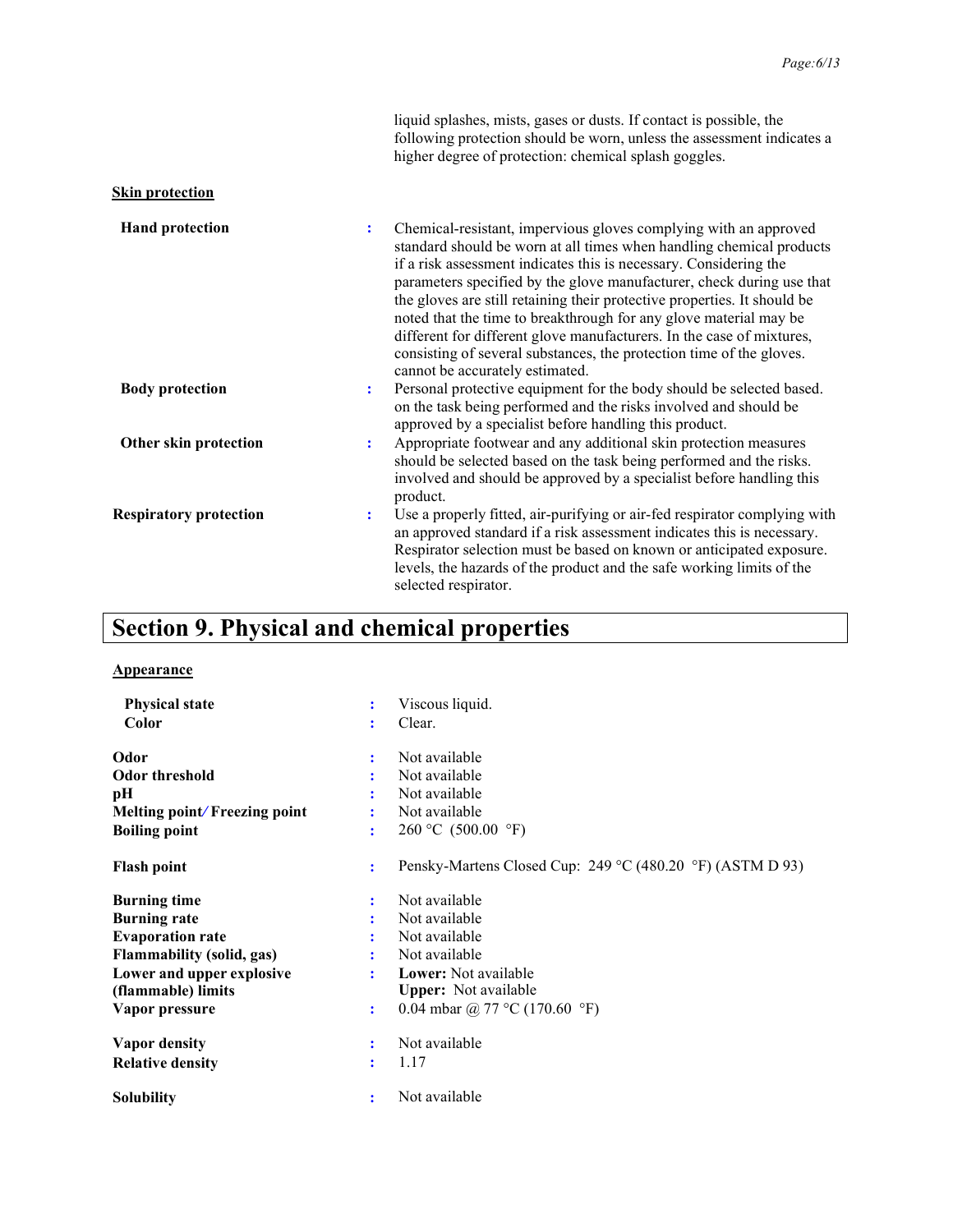| Solubility in water                               |   | Negligible                      |
|---------------------------------------------------|---|---------------------------------|
| <b>Partition coefficient: n-</b><br>octanol/water | ÷ | Not available                   |
| <b>Auto-ignition temperature</b>                  |   | Not available                   |
| <b>Decomposition temperature</b>                  |   | Not available                   |
| <b>SADT</b>                                       |   | Not available                   |
| <b>Viscosity</b>                                  |   | <b>Dynamic:</b> Not available   |
|                                                   |   | <b>Kinematic:</b> Not available |

#### Other information

No additional information.

## Section 10. Stability and reactivity

| Reactivity                                | ÷                    | Stable under normal conditions.                                                                                        |
|-------------------------------------------|----------------------|------------------------------------------------------------------------------------------------------------------------|
| <b>Chemical stability</b>                 | ÷                    | The product is stable.                                                                                                 |
| <b>Possibility of hazardous reactions</b> | ÷                    | Under normal conditions of storage and use, hazardous reactions will<br>not occur.                                     |
| <b>Conditions to avoid</b>                | ÷                    | Strong oxidizer, Extremes of temperature and direct sunlight.                                                          |
| Incompatible materials                    | $\ddot{\phantom{a}}$ | Reactive or incompatible with the following materials:<br>strong oxidizing agents,<br>strong acids,<br>strong alkalis, |
| <b>Hazardous decomposition products</b>   | $\mathbf{L}$         | Under normal conditions of storage and use, hazardous decomposition<br>products should not be produced.                |
| <b>Other hazards</b>                      |                      | Reacts with considerable heat release with some curing agents.                                                         |

### Section 11. Toxicological information

#### Information on toxicological effects

Acute toxicity

| <b>Product/ingredient name</b> | <b>Result</b> | <b>Species</b> | <b>Dose</b> | Exposure |
|--------------------------------|---------------|----------------|-------------|----------|
|                                |               |                |             |          |
|                                |               |                |             | -        |
|                                |               |                |             | -        |
| <b>Conclusion/Summary</b>      |               | Not available  |             |          |

Irritation/Corrosion

| Product/ingredient name | <b>Result</b> | <b>Species</b> | <b>Score</b> | <b>Exposure</b> | <b>Observation</b> |
|-------------------------|---------------|----------------|--------------|-----------------|--------------------|
|                         |               |                |              |                 | -                  |
|                         |               |                |              |                 |                    |
|                         |               |                |              |                 |                    |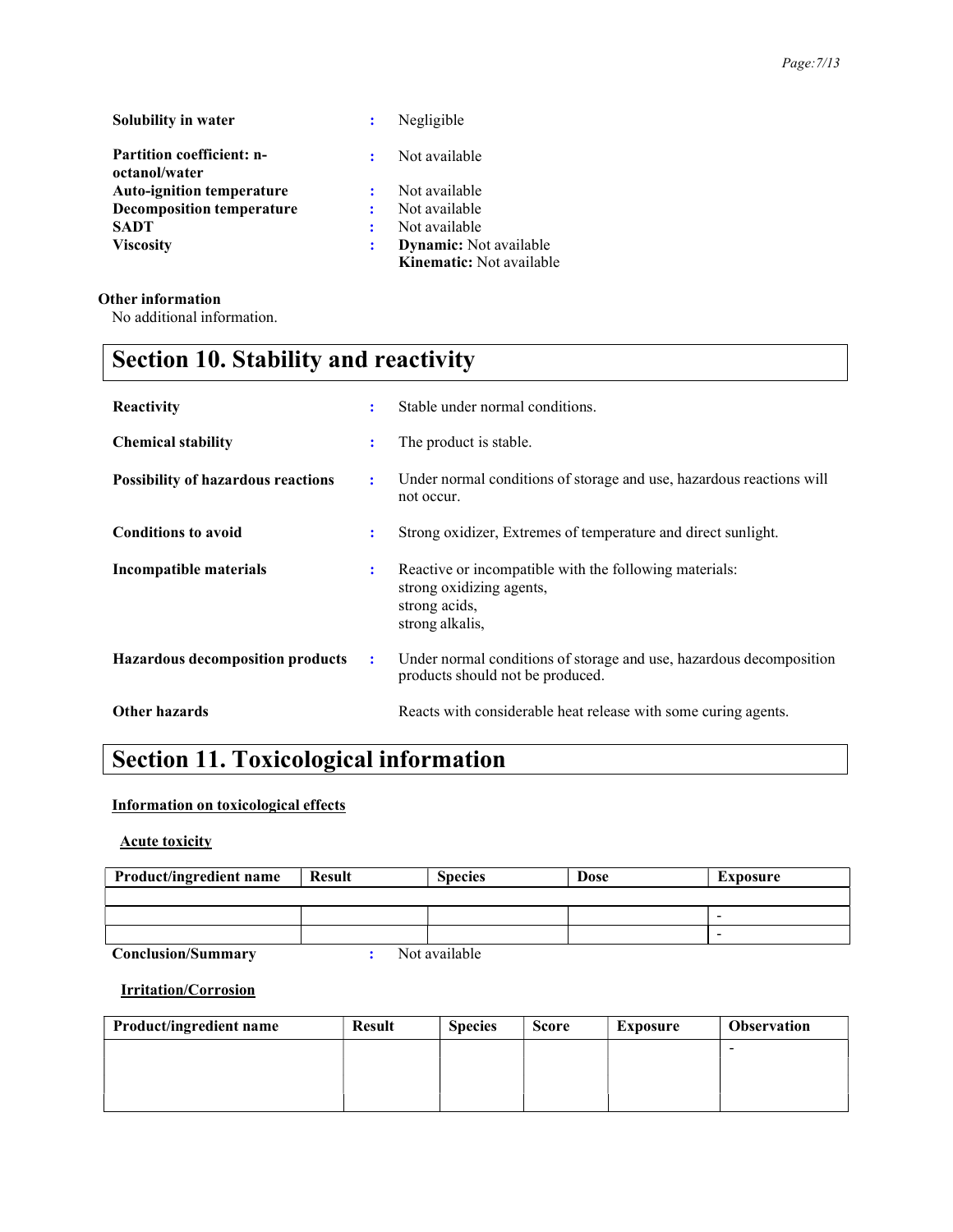|                                   | Dermal                                |         |  |                |
|-----------------------------------|---------------------------------------|---------|--|----------------|
|                                   | Irritation/Co                         |         |  |                |
|                                   | rrosion                               |         |  |                |
|                                   | Skin -                                | N. D.A. |  | $\overline{a}$ |
|                                   | Edema 404                             |         |  |                |
|                                   | Acute                                 |         |  |                |
|                                   | Dermal                                |         |  |                |
|                                   | Irritation/Co<br>rrosion              |         |  |                |
|                                   |                                       |         |  |                |
|                                   | eyes - - 405                          | N.D.A.  |  | $\blacksquare$ |
|                                   | Acute Eye<br>Irritation/Co            |         |  |                |
|                                   | rrosion                               |         |  |                |
|                                   | eyes -                                | N.D.A.  |  | $\blacksquare$ |
|                                   | Redness of                            |         |  |                |
|                                   | the                                   |         |  |                |
|                                   |                                       |         |  |                |
|                                   | conjunctiva<br>$\mathbf e$            |         |  |                |
|                                   | Skin -                                | N.D.A.  |  | $\blacksquare$ |
|                                   | Moderate                              |         |  |                |
|                                   | irritant                              |         |  |                |
|                                   | Skin -                                | N.D.A.  |  | $\blacksquare$ |
|                                   | Severe                                |         |  |                |
|                                   | irritant                              |         |  |                |
|                                   | eyes - Mild                           | N.D.A.  |  | $\sim$         |
|                                   | irritant                              |         |  |                |
| <b>Conclusion/Summary</b>         |                                       |         |  |                |
| <b>Skin</b>                       | Not available<br>$\ddot{\phantom{a}}$ |         |  |                |
| eyes                              | Not available<br>$\ddot{\phantom{a}}$ |         |  |                |
| <b>Respiratory</b>                | Not available<br>÷                    |         |  |                |
|                                   |                                       |         |  |                |
| <b>Sensitization</b>              |                                       |         |  |                |
|                                   |                                       |         |  |                |
| <b>Conclusion/Summary</b><br>Skin | Not available<br>÷                    |         |  |                |
| <b>Respiratory</b>                | Not available<br>÷                    |         |  |                |
|                                   |                                       |         |  |                |
| <b>Mutagenicity</b>               |                                       |         |  |                |
|                                   |                                       |         |  |                |
| <b>Conclusion/Summary</b>         | Not available<br>$\mathbf{L}$         |         |  |                |
| Carcinogenicity                   |                                       |         |  |                |
|                                   |                                       |         |  |                |
| <b>Conclusion/Summary</b>         | Not available<br>$\ddot{\phantom{a}}$ |         |  |                |
|                                   |                                       |         |  |                |

#### Reproductive toxicity

| Product/ingredient name | Maternal<br>toxicity                                                                                                                  | Fertility | Development toxin | <b>Species</b> | <b>Dose</b> | Exposure |
|-------------------------|---------------------------------------------------------------------------------------------------------------------------------------|-----------|-------------------|----------------|-------------|----------|
|                         |                                                                                                                                       |           |                   |                |             |          |
|                         |                                                                                                                                       |           |                   |                |             |          |
|                         |                                                                                                                                       |           |                   |                |             |          |
| <b>Remarks:</b>         | No adverse reproductive effects were observed in an O.E.C.D. Test Guideline no. 416 GLP two-                                          |           |                   |                |             |          |
|                         | generation rat oral gavage study conducted up to a high dose level of 750 mg/kg/day that resulted<br>in adult body weight decrements. |           |                   |                |             |          |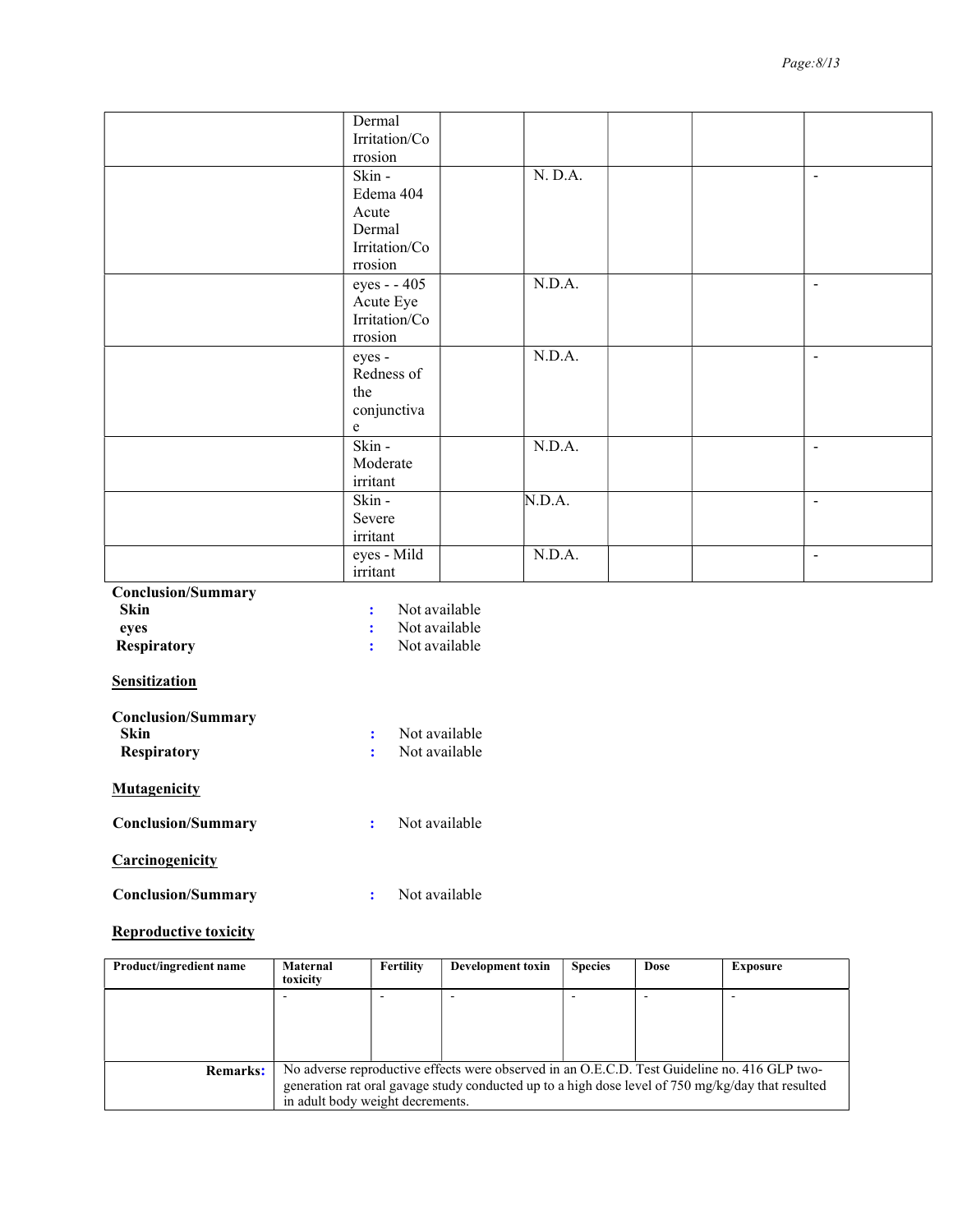Conclusion/Summary : Not available

**Teratogenicity** 

Conclusion/Summary : Not available

Conclusion/Summary : Not available

#### Specific target organ toxicity (single exposure)

| Product/ingredient name | Category | Route of exposure | Target organs |
|-------------------------|----------|-------------------|---------------|
|                         |          |                   |               |
|                         |          |                   |               |
|                         |          |                   |               |

| Specific target organ toxicity (repeated exposure)                           |                      |                                                                                           |
|------------------------------------------------------------------------------|----------------------|-------------------------------------------------------------------------------------------|
| Not available                                                                |                      |                                                                                           |
| <b>Aspiration hazard</b><br>Not available                                    |                      |                                                                                           |
| Information on the likely routes of<br>exposure                              |                      | : Not available                                                                           |
| Potential acute health effects                                               |                      |                                                                                           |
| Eye contact                                                                  | ÷                    | Causes serious eye irritation.                                                            |
| <b>Inhalation</b>                                                            | ÷                    | May cause respiratory irritation.                                                         |
| <b>Skin contact</b>                                                          |                      | Causes skin irritation. May cause an allergic skin reaction.                              |
| Ingestion                                                                    | ÷                    | Irritating to mouth, throat and stomach.                                                  |
| Symptoms related to the physical, chemical and toxicological characteristics |                      |                                                                                           |
| <b>Eye contact</b>                                                           | ÷                    | Adverse symptoms may include the following:<br>pain or irritation.<br>watering<br>redness |
| <b>Inhalation</b>                                                            | $\ddot{\phantom{a}}$ | Adverse symptoms may include the following:<br>respiratory tract irritation.<br>coughing  |
| <b>Skin contact</b>                                                          | ÷                    | Adverse symptoms may include the following:<br>irritation.<br>redness                     |
| Ingestion                                                                    | ÷                    | No specific data.                                                                         |
|                                                                              |                      | Delayed and immediate effects and also chronic effects from short- and long-term exposure |
| <b>Short term exposure</b>                                                   |                      |                                                                                           |
| Potential immediate effects                                                  | ÷                    | Not available                                                                             |
| <b>Potential delayed effects</b>                                             | $\mathbf{r}$         | Not available                                                                             |
| <b>Long term exposure</b>                                                    |                      |                                                                                           |
| Potential immediate effects                                                  | $\mathbf{L}$         | Not available                                                                             |
| Potential delayed effects                                                    |                      | Not available                                                                             |
| Potential chronic health effects                                             |                      |                                                                                           |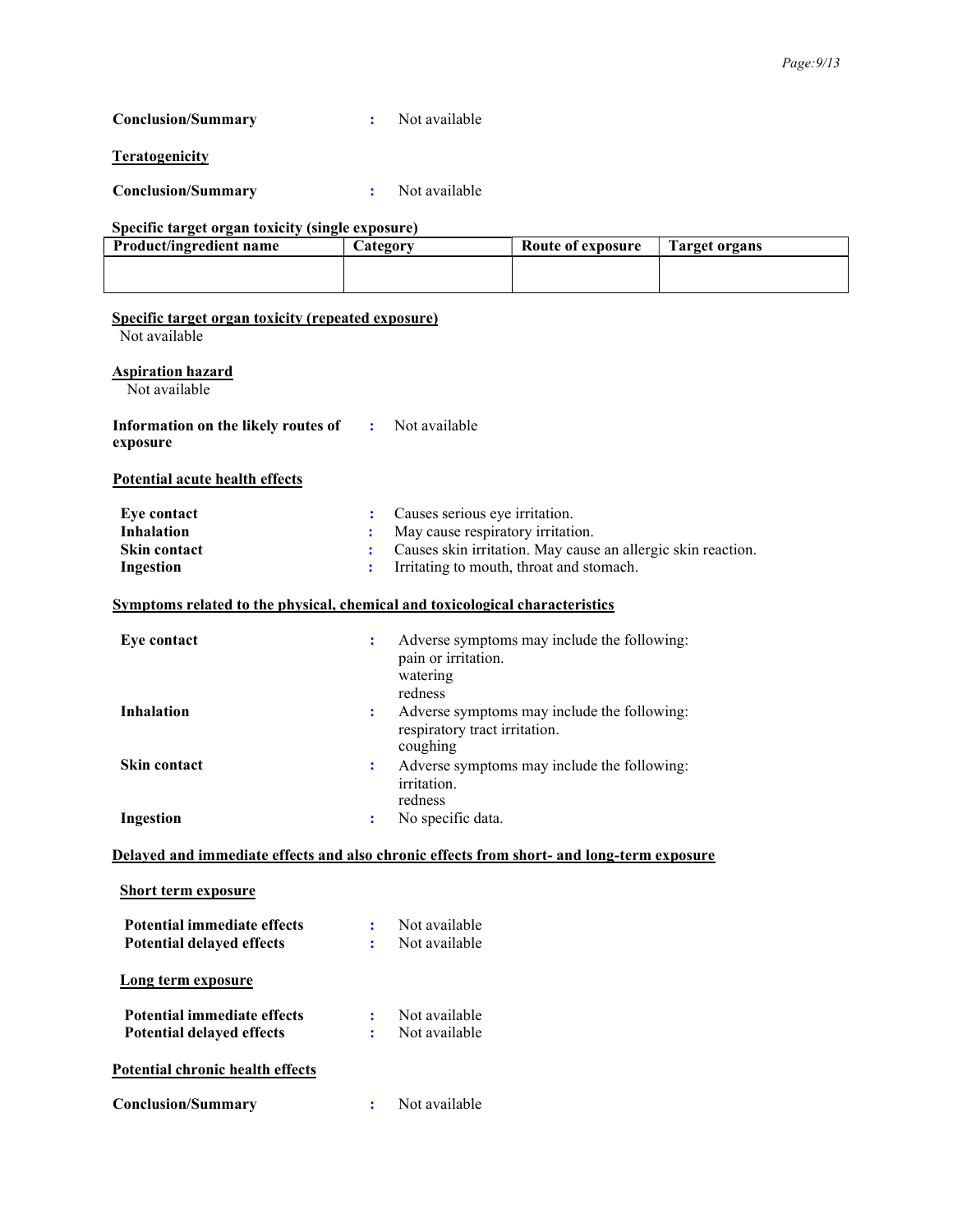#### General : Once sensitized, a severe allergic reaction may occur when

|                              | subsequently exposed to very low levels.          |
|------------------------------|---------------------------------------------------|
| Carcinogenicity              | No known significant effects or critical hazards. |
| Mutagenicity                 | No known significant effects or critical hazards. |
| Teratogenicity               | No known significant effects or critical hazards. |
| <b>Developmental effects</b> | No known significant effects or critical hazards. |
| <b>Fertility effects</b>     | No known significant effects or critical hazards. |
|                              |                                                   |

#### Numerical measures of toxicity

#### Acute toxicity estimates

Not available

### Section 12. Ecological information

#### **Toxicity**

| Product/ingredient name | <b>Result</b>                                     | <b>Species</b> | Exposure |
|-------------------------|---------------------------------------------------|----------------|----------|
|                         |                                                   |                |          |
|                         | Non Ecotoxicity data was found on this<br>product |                |          |
|                         |                                                   |                |          |
|                         |                                                   |                |          |
|                         |                                                   |                |          |

Conclusion/Summary : Not available

#### Persistence/degradability

Conclusion/Summary : Not available

#### Bioaccumulative potential

| Product/ingredient name | LogPow | BCF | Potential |
|-------------------------|--------|-----|-----------|
|                         |        |     |           |
|                         |        |     |           |

#### Mobility in soil

| Soil/water partition coefficient | Not available                                     |
|----------------------------------|---------------------------------------------------|
| (KOC)                            |                                                   |
| Other adverse effects            | No known significant effects or critical hazards. |

### Section 13. Disposal considerations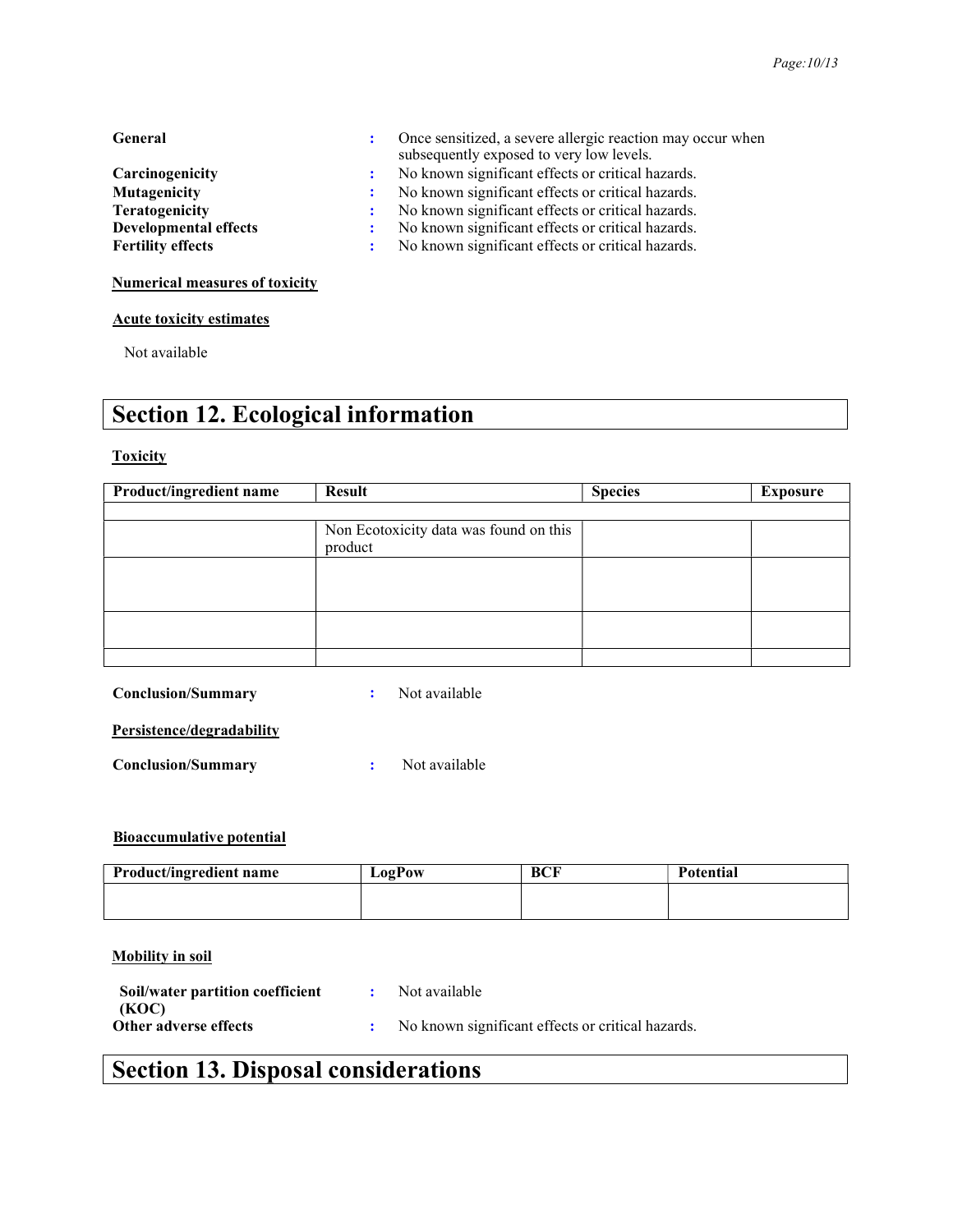**Disposal methods** : This product should be disposed of in accordance with local and state laws

### Section 14. Transport information

The data provided in this section is for information only and may not be specific to your package size or mode of transport. You will need to apply the appropriate regulations to properly classify your shipment for transportation.

| <b>International transport regulations</b> |                 |                      |                                                                                                                                                                                                      |                                    |  |  |
|--------------------------------------------|-----------------|----------------------|------------------------------------------------------------------------------------------------------------------------------------------------------------------------------------------------------|------------------------------------|--|--|
| Regulatory<br>information                  | UN/NA<br>number | Proper shipping name | $Classes/*PG$                                                                                                                                                                                        | Reportable<br><b>Quantity (RQ)</b> |  |  |
| <b>CFR</b>                                 | 3082            | Non-regulated        |                                                                                                                                                                                                      |                                    |  |  |
| TDG                                        |                 | Non-regulated        |                                                                                                                                                                                                      |                                    |  |  |
| <b>IMO/IMDG</b>                            |                 | Non-regulated        |                                                                                                                                                                                                      |                                    |  |  |
| <b>IATA</b> (Cargo)                        |                 | Non-regulated        |                                                                                                                                                                                                      |                                    |  |  |
| <i>*PG</i> : Packing group 3               |                 |                      |                                                                                                                                                                                                      |                                    |  |  |
| Special precautions for user               |                 | ÷<br>or spillage.'   | Transport within user's premises: always transport in closed<br>containers that are upright and secure. Ensure that persons.<br>transporting the product know what to do in the event of an accident |                                    |  |  |

### Section 15. Regulatory information

#### United States

| <b>U.S. Federal regulations</b> | United States - TSCA 12(b) - Chemical export notification: None<br>required. |
|---------------------------------|------------------------------------------------------------------------------|
|                                 | United States - TSCA $5(a)2$ - Final significant new use rules: Not listed   |
|                                 | United States - TSCA $5(a)2$ - Proposed significant new use rules: Not       |
|                                 | listed                                                                       |
|                                 | United States - TSCA 5(e) - Substances consent order: Not listed             |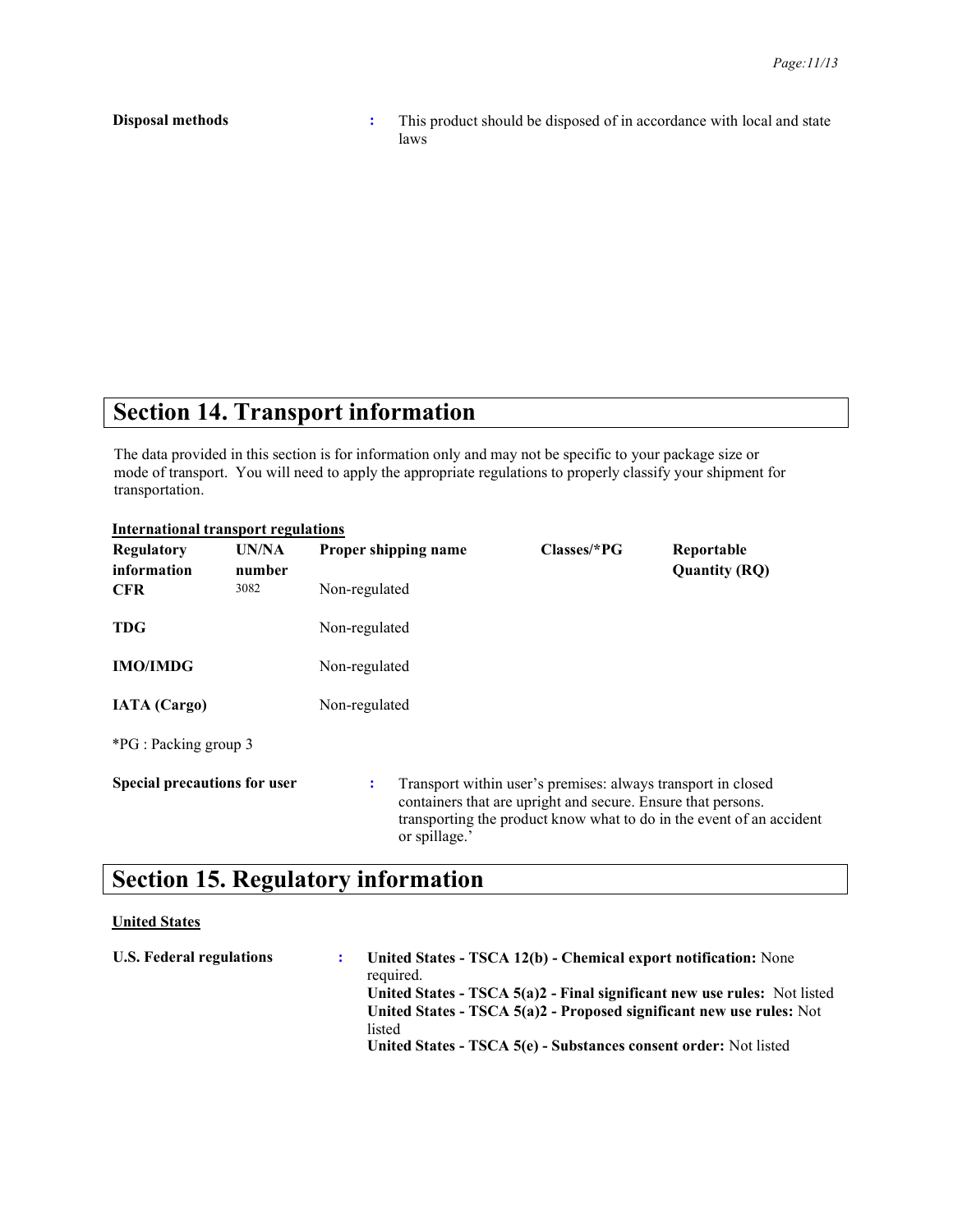#### California Prop. 65: : WARNING: This product contains less than 0.1% of a chemical known to the State of California to cause cancer.

| Ingredient name | Cancer | Reproductive | No significant risk<br>level | <b>Maximum</b><br>acceptable dosage<br>level |
|-----------------|--------|--------------|------------------------------|----------------------------------------------|
|                 |        |              |                              |                                              |

United States inventory (TSCA : 8b) All components are listed or exempted.

| пя<br>н |
|---------|
|---------|

| <b>WHMIS (Canada)</b> | Class D-2B: Material causing other toxic effects (Toxic). |
|-----------------------|-----------------------------------------------------------|
|                       |                                                           |

Canadian lists

Canadian NPRI : None required.

CEPA Toxic substances : None required.

#### International regulations

International lists : Australia inventory (AICS): All components are listed or exempted. Canada inventory: All components are listed or exempted. Japan inventory: All components are listed or exempted. China inventory (IECSC): All components are listed or exempted. Korea inventory: All components are listed or exempted. New Zealand Inventory (NZIoC): All components are listed or exempted. Philippines inventory (PICCS): All components are listed or exempted. United States inventory (TSCA 8b): All components are listed or exempted. Taiwan inventory (CSNN): All components are listed or exempted.

### Section 16. Other information

#### Hazardous Material Information System III (U.S.A.) :

| <b>Health</b>           |  |  |
|-------------------------|--|--|
| Flammability            |  |  |
| <b>Physical hazards</b> |  |  |
|                         |  |  |

Caution: HMIS® ratings are based on a 0-4 rating scale, with 0 representing minimal hazards or risks, and 4 representing significant hazards or risks Although HMIS® ratings are not required on MSDSs under 29 CFR 1910.1200, the preparer may choose to provide them. HMIS® ratings are to be used with a fully implemented HMIS® program. HMIS® is a registered mark of the National Paint & Coatings Association (NPCA). HMIS® materials may be purchased exclusively from J. J. Keller (800) 327-6868. The customer is responsible for determining the PPE code for this material.

Full text of abbreviated H statements

: Not applicable.

**History**